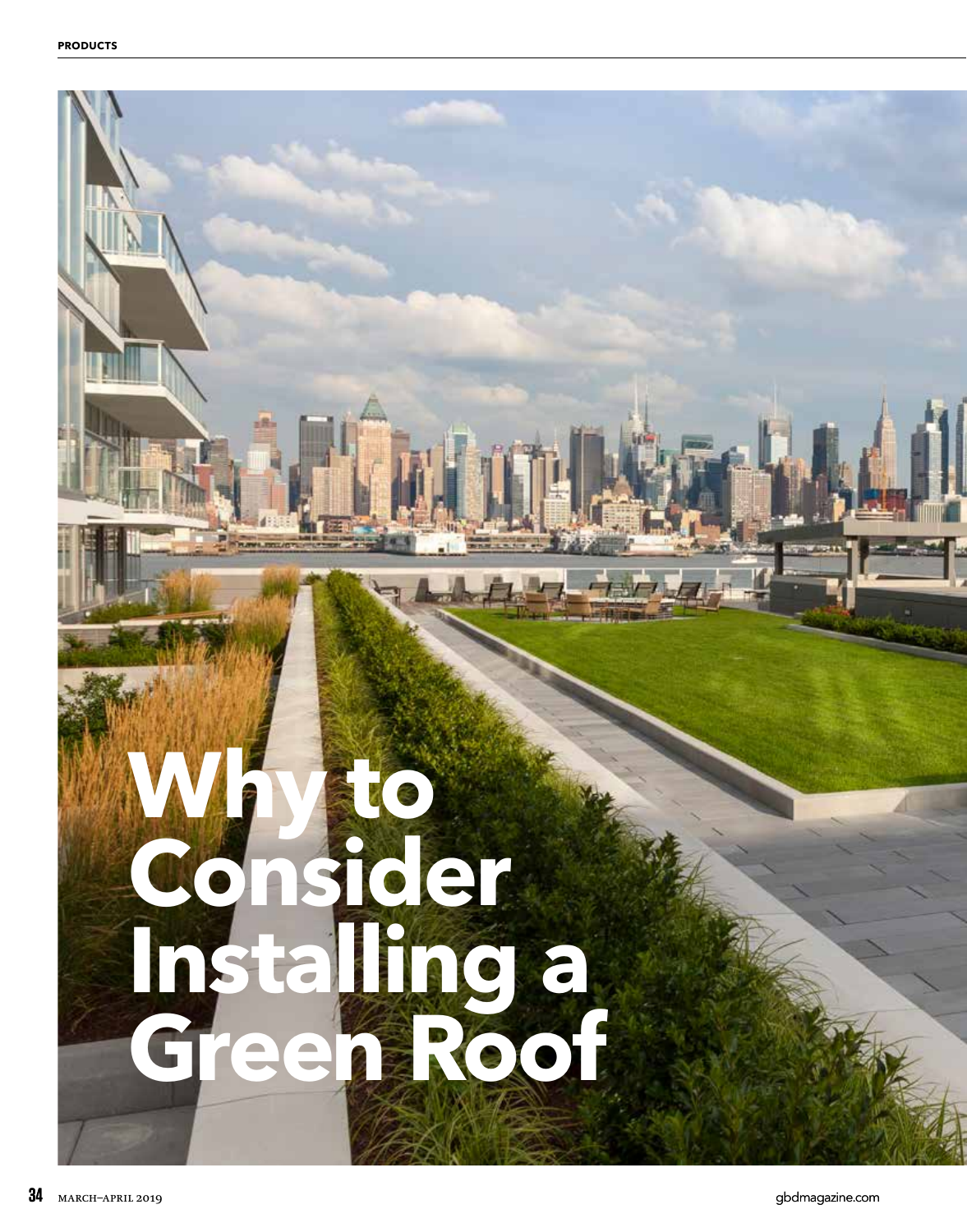

# **Greensulate is transforming barren spaces with thriving ecosystems up on the roof.**

*By Russ Klettke*

#### **Urban environments have their**

**challenges—**energy consumption and air pollution among them—but things are looking up. Rooftop vegetation addresses these problems and then some.

All green roofs provide energy-saving insulation, ambient air purification, heat-island mitigation, and stormwater capture benefits that result from having growing media and plants on top of a building's roof membrane. In the case of urban farms, they can also add new streams of revenue and community engagement opportunities.

Important to building owners and occupants alike, green roofs provide relaxation and recreational space. When a garden is merely a stair climb or elevator ride away, it's more likely that workers or residents will take in a dose of nature during the course of a busy day.

Innovations from product manufacturers and designers continue to raise the bar, with improved membranes and the right cultivars. New York Citybased **Greensulate**'s expert team of green roof professionals are doing just that as they advise, design, install, and maintain beautiful projects all over the U.S.

**Adrian Wilton**, CEO of Greensulate, has been in the industry for more than a decade. In 2011 Wilton founded **Living Restoration**, a Brooklyn-based urban agriculture company that aims to utilize urban space efficiently for food production. In 2016 Living Restoration began collaborating with Greensulate, taking their expertise to the next level. "Our team is forecasting green roof design that takes into consideration advancing technologies and innovative roof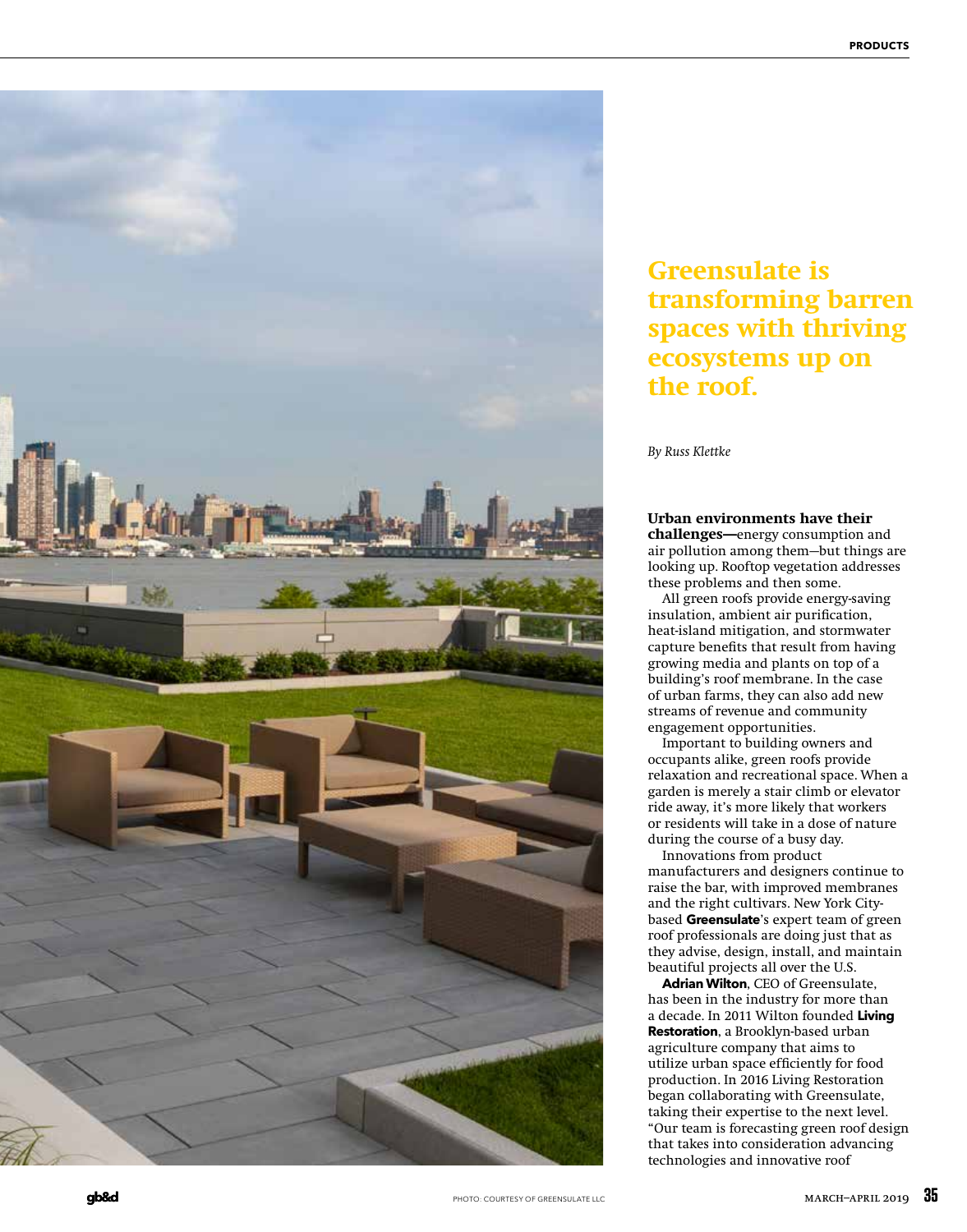development, from how to receive drone deliveries to scalable food production, which we anticipate will greatly affect how we interact as a population with our rooftops," Wilton says.

The Greensulate team knows clients want beautiful spaces, replacing what was once home to a building's HVAC chillers and barren stretches of tar and gravel with inspiring gardens, hardscape amenities, and even sometimes implementing solar panels to reduce energy costs and increase efficiency. Several U.S. cities now incentivize green roofs with tax credits or abatements, grant programs, low-interest loans, and fee reductions, though each municipality varies. For example, Denver's Green Roof Initiative, which passed with 54% approval in 2018, requires green roofs or cool roofs for most new buildings that are 25,000 square feet or larger. In general, building rental and resale values increase if they have a green roof. Building owners who get the most benefit from green roofs are long-term owners—residential owners, hospitals, municipalities, and educational institutions—due to the cost benefits that accrue over time.

Since Greensulate's fruition in 2007, they've engaged with local municipalities that have rolled out initiatives to meet their highest priority sustainability goals. "This often greenlit the installation of green roofs because of their traditional benefits, like improving wellness, ROI through reducing energy costs, and increasing property value," Wilton says. "The possibilities go far beyond that, though, when you integrate creative programming with your green roof design. We help our clients explore potential new revenue streams, business models, and engagement opportunities up on the roof."

These are just some of the additional reasons to consider green roofing.

### **Stormwater capture**

◆ Whether the roof is extensive—covering a broad area with mats of sedum that require only about three inches of growth medium—or intensive (deeper soil, bigger plants), a green roof captures 70 to 90% of precipitation. This benefits urban environments where stormwater causes flooding and, where there are combined wastewater-stormwater sewage systems, bacterial outflows to rivers, lakes, and sometimes into houses in low-lying areas. Consider: Money back. Check to see if your city is like Washington, D.C., where the RiverSmart Rewards program allows up to a 55% reduction in water utility stormwater fees.

The experts at Greensulate help transform urban environments with rooftop gardens and more.